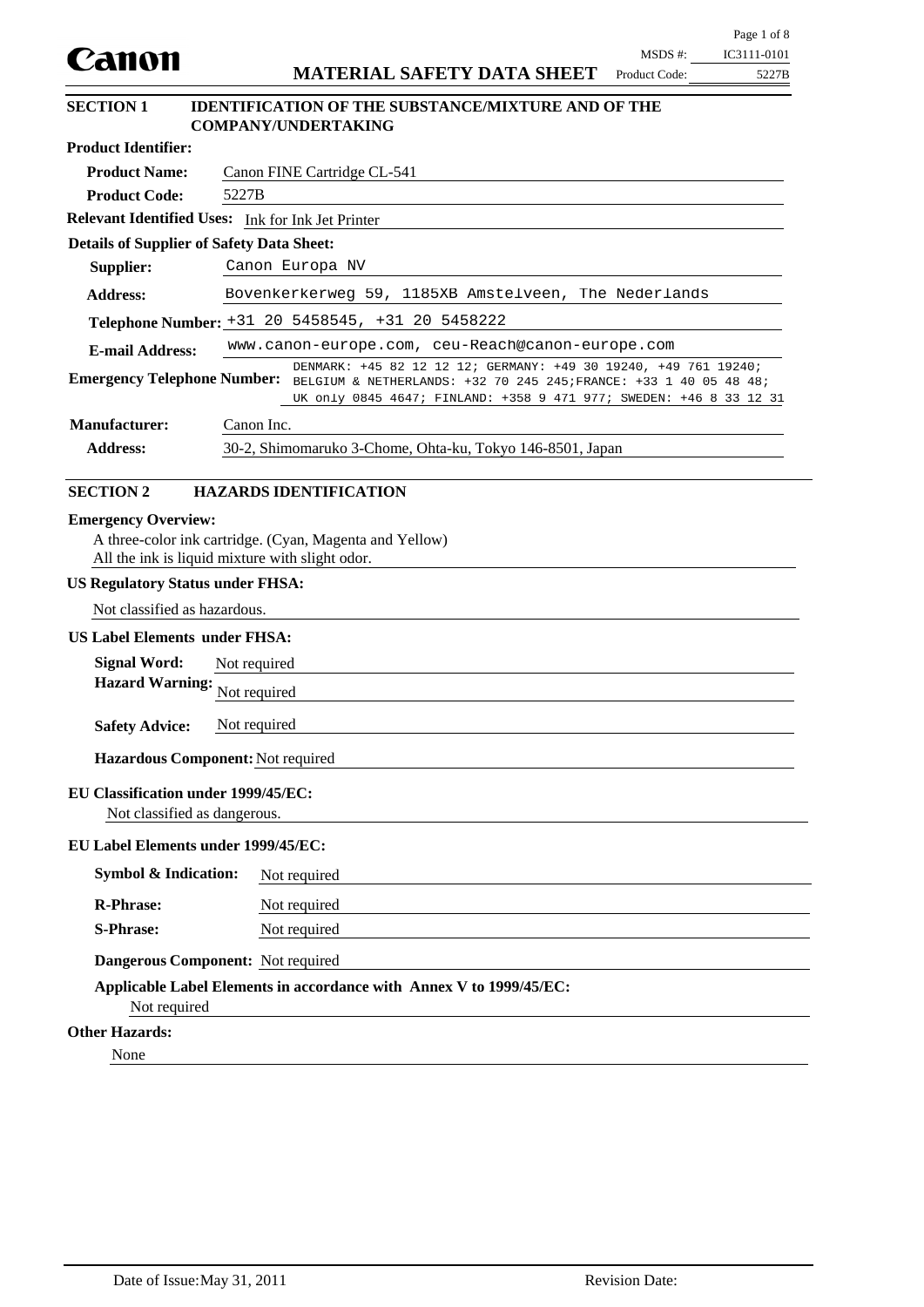

## **MATERIAL SAFETY DATA SHEET**

Page 2 of 8

Product Code:

5227B MSDS #: IC3111-0101

## **SECTION 3 COMPOSITION/INFORMATION ON INGREDIENTS**

| EC#                                | Concentration<br>Range $(\% )$ | Concentration/<br>EU Classification according to<br>67/548/EEC<br>Symbol/ | $\mathbf{R}\text{-Phrase}^{*1}$ | EU Classification according to<br>(EC) No 1272/2008<br><b>Hazard Class/</b> | <b>Hazard</b>        | Other<br>Hazards* <sup>2</sup> |
|------------------------------------|--------------------------------|---------------------------------------------------------------------------|---------------------------------|-----------------------------------------------------------------------------|----------------------|--------------------------------|
| $56 - 81 - 5/$<br>200-289-5        | $1 - 5$                        | None                                                                      | None                            | None                                                                        | None                 | (1)                            |
| $120 - 93 - 4/$<br>204-436-4       | $1 - 5$                        | Xi / Irritant                                                             | R <sub>36</sub>                 | Eye Irrit. 2                                                                | H319                 |                                |
| $9014 - 85 - 1/$<br>Not applicable | $0.1 - 5$                      | Xi / Irritant                                                             | R41                             | Eye Dam. 1                                                                  | H318                 |                                |
| Confidential                       | $1 - 5$                        | Xi / Irritant                                                             | R41<br>R52/53                   | Eye Dam. 1<br>Aquatic Chronic 3                                             | H318<br>H412         |                                |
| Confidential                       | $1 - 5$                        | Xi / Irritant                                                             | R41                             | Eye Dam. 1                                                                  | H318                 |                                |
| Confidential                       | $1 - 5$                        | $N /$ Dangerous for environment                                           | R51/53                          | Aquatic Chronic 2                                                           | H411                 |                                |
| Confidential                       | $5 - 10$                       | None                                                                      | None                            | None                                                                        | None                 |                                |
| Confidential                       | $1 - 10$                       | None                                                                      | None                            | None                                                                        | None                 |                                |
| 7732-18-5 /<br>231-791-2           | $60 - 80$                      | None                                                                      | None                            | None                                                                        | None                 |                                |
|                                    |                                |                                                                           | <b>Indication of Danger</b>     |                                                                             | <b>Category Code</b> | Statement <sup>*1</sup>        |

\*1 Full texts of R-phrase(s) and Hazard statement(s) are listed in SECTION 16

 $*2$  The following substance(s) is (are) marked with (1), (2) and/or (3)

(1) Substance for which Occupational Exposure Limit(s) is (are) established (See SECTION 8)

(2) PBT substance or vPvB substance under Regulation (EC) No 1907/2006

(3) Substance listed in Candidate List of SVHC for Authorisation under Regulation (EC) No 1907/2006

**Carcinogen(s):**

No component of this ink is listed as a human carcinogen or a potential carcinogen in IARC Monographs, NTP, OSHA regulations or Part 3 of Annex VI to Regulation (EC) No 1272/2008.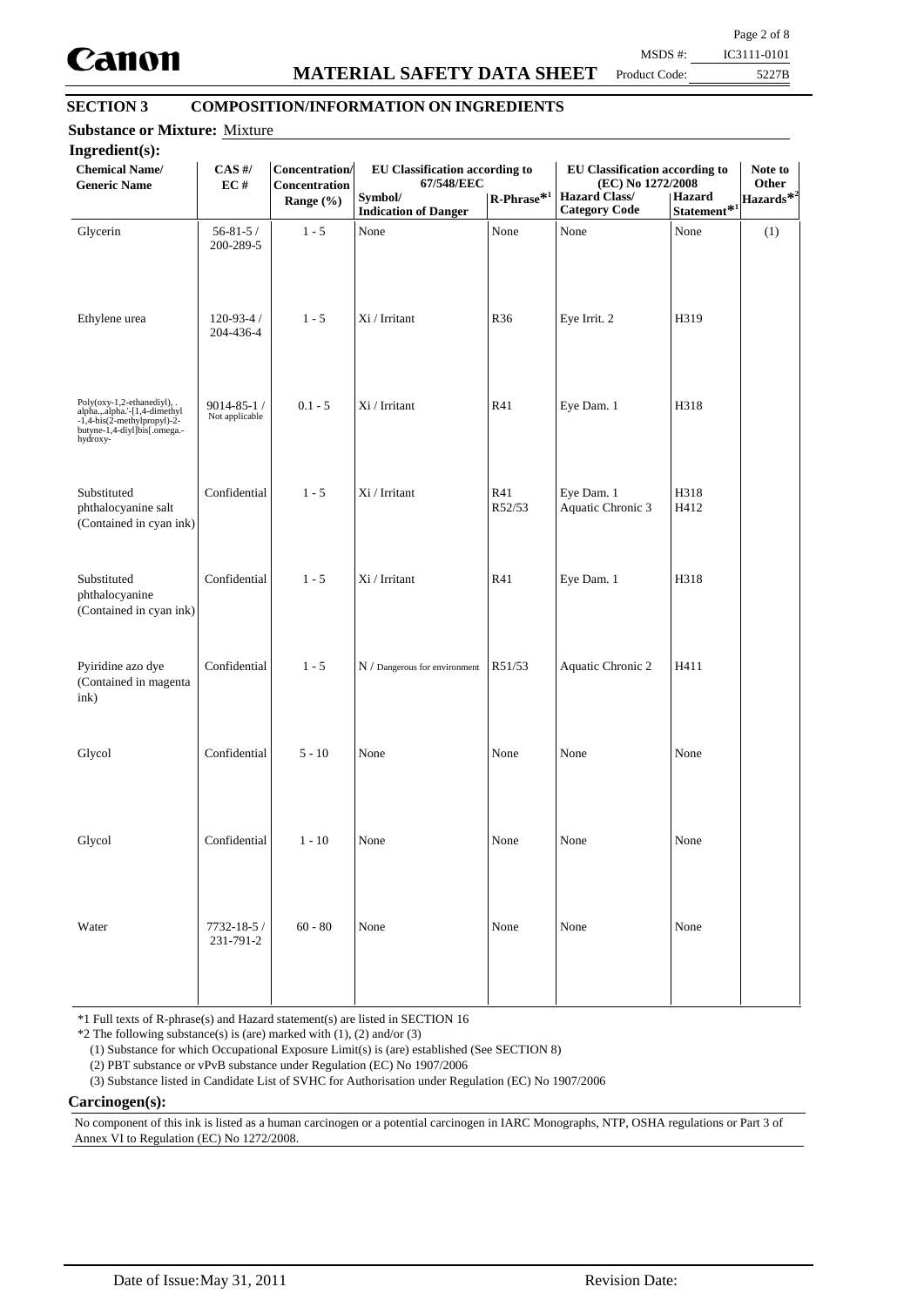

## **First Aid Measures:**

### **Inhalation:**

If symptoms are experienced, move victim to fresh air and obtain medical advice.

## **Ingestion:**

Rinse mouth. Give one or two glasses of water.

If irritation or discomfort occurs, obtain medical advice immediately.

## **Skin:**

Wash with water and soap or mild detergent.

If irritation persists, obtain medical advice.

#### **Eye:**

Immediately flush with lukewarm, gently flowing water for 5 minutes or until the chemical is removed. If irritation persists, obtain medical advice immediately.

## **Most Important Symptoms and Effects, both Acute and Delayed:**

#### **Inhalation:**

No adverse effects are expected under intended use.

Over exposure to vapor or mist may cause respiratory tract irritation, cough, dizziness, drowsiness, headache and nausea.

#### **Ingestion:**

May cause abdominal pain, diarrhea, dizziness, drowsiness, dullness, headache, nausea and vomiting.

## **Skin:**

Neither irritation nor sensitization is expected. (See SECTION 11)

#### **Eye:**

May cause mild irritation. (See SECTION 11)

## **Chronic Effects:**

Not identified

## **Indication of Any Immediate Medical Attention and Special Treatment Needed:**

None

## **SECTION 5 FIRE FIGHTING MEASURES**

## **Extinguishing Media:**

## **Suitable Extinguishing Media:**

 $CO<sub>2</sub>$ , water, foam or dry chemicals

## **Unsuitable Extinguishing Media:**

## None

## **Special Hazards:**

None

## **Hazardous Combustion Products:**

CO, CO<sub>2</sub>, NO<sub>x</sub> and SO<sub>x</sub>

## **Advice for Fire-fighters:**

None

## **SECTION 6 ACCIDENTAL RELEASE MEASURES**

**Personal Precautions, Protective Equipment and Emergency Procedures:**

Avoid contact with skin, eyes and clothing.

## **Environmental Precautions:**

Do not release to sewer, surface water or ground water.

## **Methods and Material for Containment and Cleaning Up:**

Wipe off with wet cloth or paper.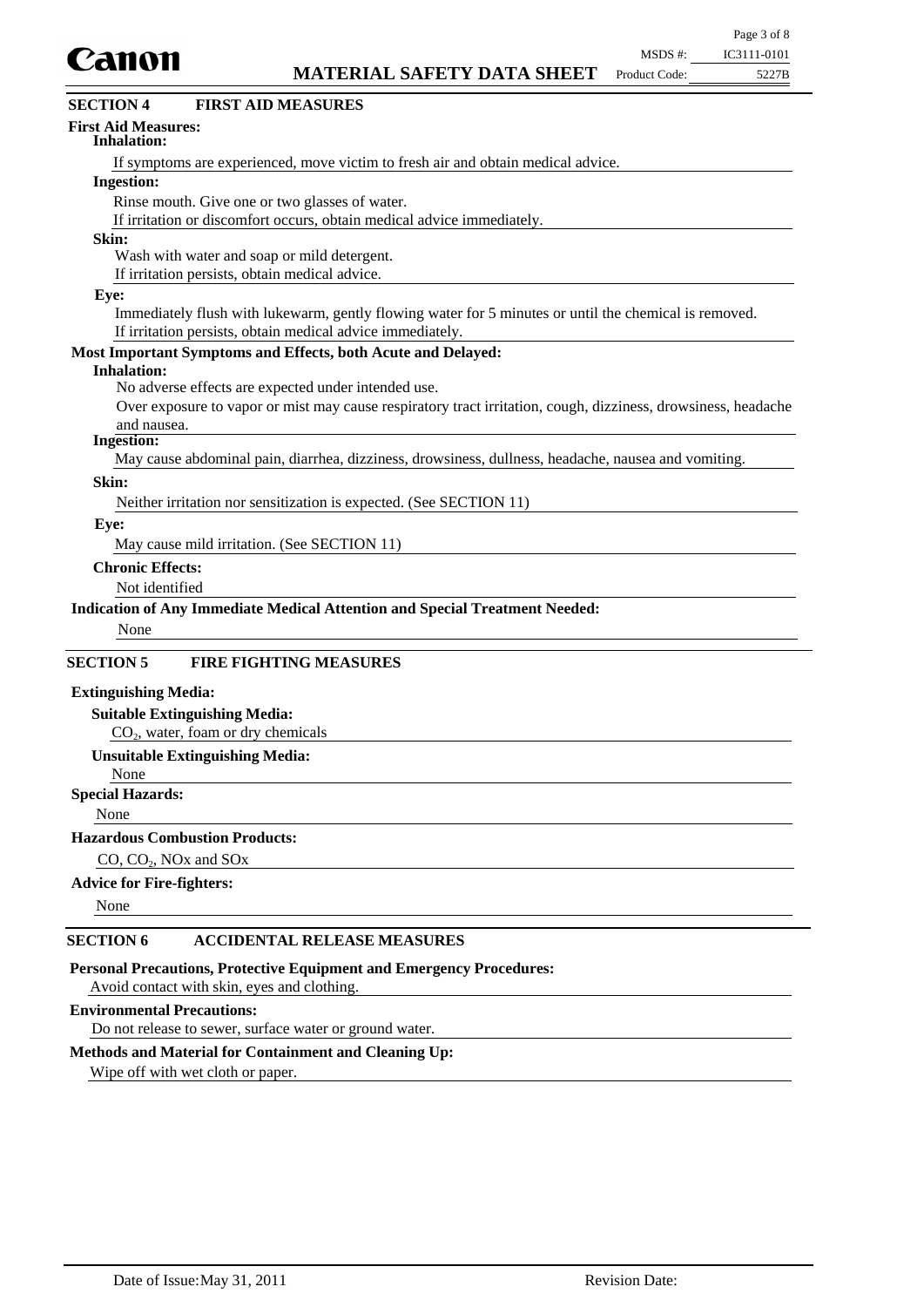| Canon                                 | <b>MATERIAL SAFETY DATA SHEET</b>                                    | MSDS #:<br>Product Code: | Page 4 of 8<br>IC3111-0101<br>5227B |
|---------------------------------------|----------------------------------------------------------------------|--------------------------|-------------------------------------|
| <b>SECTION 7</b>                      | <b>HANDLING AND STORAGE</b>                                          |                          |                                     |
| <b>Precautions for Safe Handling:</b> |                                                                      |                          |                                     |
| Use with adequate ventilation.        |                                                                      |                          |                                     |
|                                       | Avoid contact with skin, eyes and clothing.                          |                          |                                     |
|                                       | In case of contact, wash out the contaminated area immediately.      |                          |                                     |
|                                       | <b>Conditions for Safe Storage, Including Any Incompatibilities:</b> |                          |                                     |
| Keep in a cool and dry place.         |                                                                      |                          |                                     |
| Protect from sunlight.                |                                                                      |                          |                                     |
|                                       | Keep out of the reach of children.                                   |                          |                                     |
| <b>Specific End Uses:</b>             |                                                                      |                          |                                     |
| Ink for Ink Jet Printer.              |                                                                      |                          |                                     |

For more information, please refer to the instruction of this product.

## **SECTION 8 EXPOSURE CONTROLS / PERSONAL PROTECTION**

| <b>Control Parameters:</b> | <b>USA</b><br><b>OSHA PEL</b>                                                                                  | <b>ACGIH TLV</b>                           | <b>EU OEL</b>   | $\bf{DFG\;MAK}$ |
|----------------------------|----------------------------------------------------------------------------------------------------------------|--------------------------------------------|-----------------|-----------------|
| Product (Ink)              | Not established                                                                                                | Not established                            | Not established | Not established |
| Glycerin                   | Glycerin mist:<br>TWA 15 $\mathrm{mg/m}^3$<br>(Total dust)<br>TWA 5 mg/m <sup>3</sup><br>(Respirable fraction) | Glycerin mist:<br>TWA 10 $\mathrm{mg/m}^3$ | Not established | Not established |
|                            |                                                                                                                |                                            |                 |                 |

**Exposure Controls:**

**Engineering Controls:** No special ventilation equipment is needed under intended use of this product. **Individual Protection Measures:**

Eye/Face Protection:  $\Box$  Required  $\boxtimes$  Not Required

**Skin Protection:**

Required **N** Not Required

**Respiratory Protection:** □ Required △ Not Required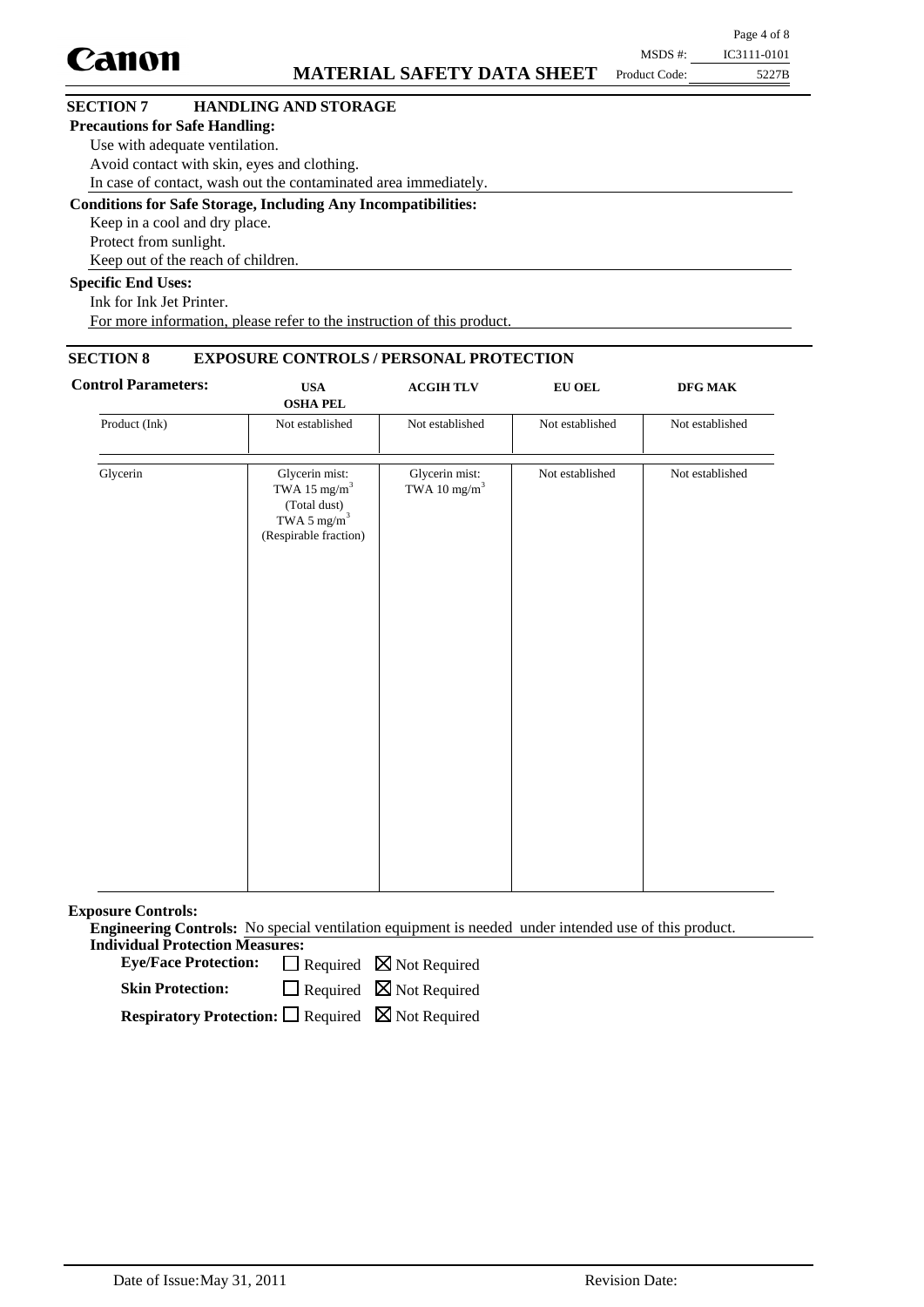$\overline{\phantom{a}}$ 

Product Code:

| MSDS #:   | IC3111-0101 |
|-----------|-------------|
| uct Code: | 5227B       |

# **SECTION 9 PHYSICAL AND CHEMICAL PROPERTIES**

**Information on Basic Physical and Chemical Properties:**

| Appearance:                                                    | Cyan, magenta and yellow liquid       |
|----------------------------------------------------------------|---------------------------------------|
| Odor:                                                          | Slight odor                           |
| pH:                                                            | $6 - 9$                               |
| Melting Point/Freezing Point (°C):                             | Not available                         |
| <b>Initial Boiling Point and</b><br><b>Boiling Range (°C):</b> | Not available                         |
| Flash Point(°C):                                               | None (Estimate)                       |
| <b>Evaporation Rate:</b>                                       | Not available                         |
| <b>Flammability:</b>                                           | Neither flammable nor combustible.    |
| <b>Upper/Lower Flammable or</b><br><b>Explosive Limits:</b>    | Not available                         |
| <b>Vapor Pressure:</b>                                         | Not available                         |
| <b>Vapor Density:</b>                                          | Not available                         |
| <b>Relative Density:</b>                                       | $1.0 - 1.1$                           |
| <b>Water Solubility:</b>                                       | Miscible                              |
| <b>Fat Solubility:</b>                                         | Not available                         |
| <b>Partition Coefficient (n-Octanol/Water):</b>                | Not available                         |
| Auto-ignition Temperature (°C):                                | Not available                         |
| Decomposition Temperature(°C):                                 | Not available                         |
| Viscosity (mPa s):                                             | $1 - 5$                               |
| <b>Explosive Properties:</b>                                   | None (Estimate)                       |
| <b>Oxidizing Properties:</b>                                   | None (Estimate)                       |
| <b>Other Information:</b>                                      | Not available                         |
| <b>SECTION 10</b><br>STABILITY AND REACTIVITY                  |                                       |
| <b>Reactivity:</b>                                             | None                                  |
| <b>Chemical Stability:</b>                                     | $\boxtimes$ Stable<br>$\Box$ Unstable |
| <b>Possibility of Hazardous Reactions:</b>                     | None                                  |
| <b>Conditions to Avoid:</b>                                    | None                                  |

**Incompatible Materials:** Acids, bases, oxidizing materials and reducing agents Hazardous Decomposition Products: CO, CO<sub>2</sub>, NO<sub>x</sub> and SO<sub>x</sub>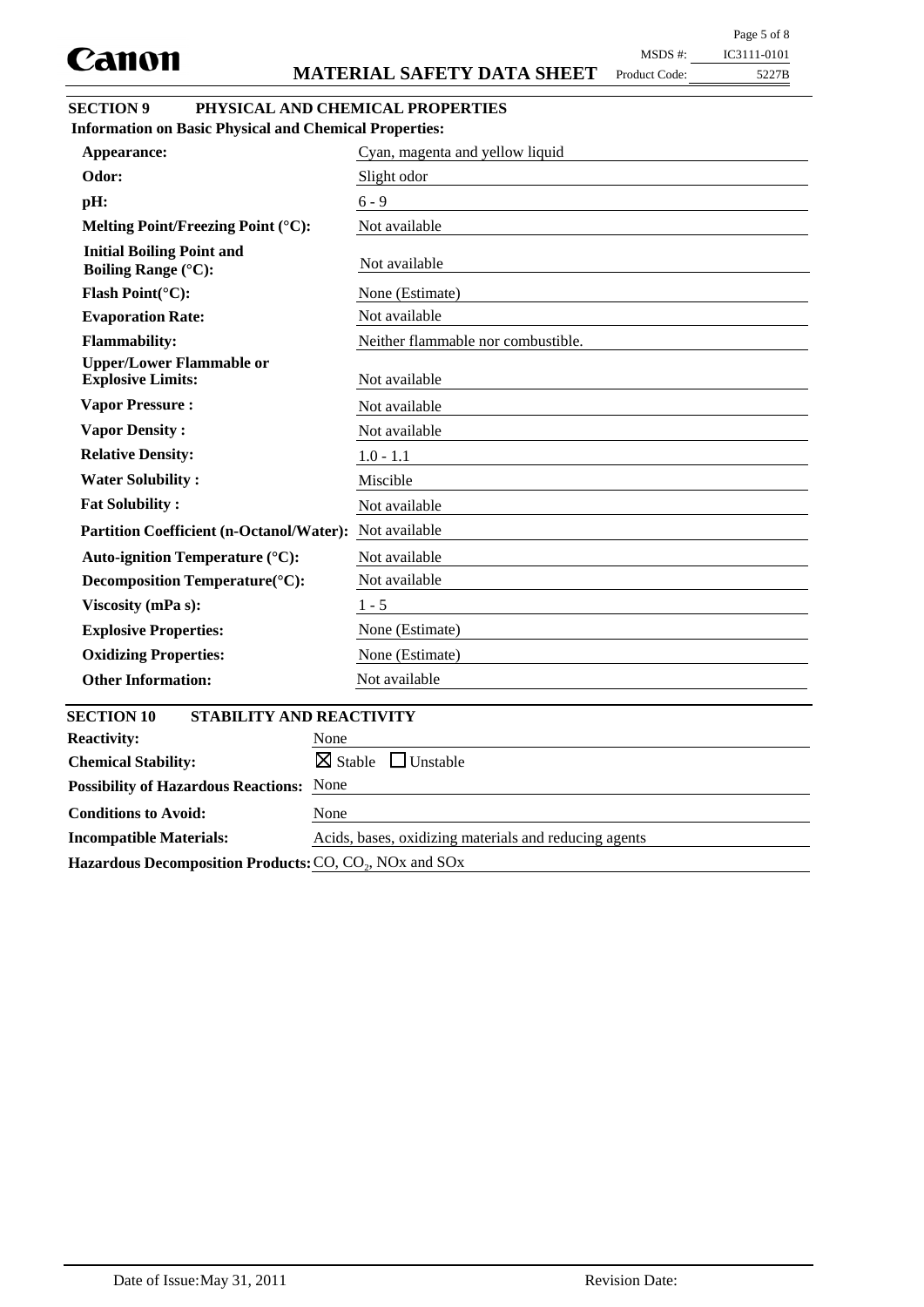

| .                                                                                            | <b>MATERIAL SAFETY DATA SHEET</b>                           | Product Code: | 5227B |
|----------------------------------------------------------------------------------------------|-------------------------------------------------------------|---------------|-------|
| <b>SECTION 11</b>                                                                            | <b>TOXICOLOGICAL INFORMATION</b>                            |               |       |
| <b>Information on Toxicological Effects:</b><br><b>Acute Toxicity:</b><br><b>Inhalation:</b> |                                                             |               |       |
| Not available                                                                                |                                                             |               |       |
| <b>Ingestion:</b>                                                                            |                                                             |               |       |
| Not available                                                                                |                                                             |               |       |
| <b>Corrosivity/Irritation:</b><br>Skin:                                                      |                                                             |               |       |
| All colors: Non-irritant (rabbit)                                                            |                                                             |               |       |
|                                                                                              | OECD Guidelines No. 404 (2002), (EC) No 440/2008 Method B4  |               |       |
| Eye:                                                                                         |                                                             |               |       |
| All colors: Mild irritant (rabbit)                                                           |                                                             |               |       |
|                                                                                              | OECD Guidelines No. 405 (2002), (EC) No 440/2008 Method B5  |               |       |
| <b>Sensitization:</b><br>Skin:                                                               |                                                             |               |       |
| All colors: Non-sensitizer (mouse)                                                           |                                                             |               |       |
|                                                                                              | OECD Guidelines No. 429 (2002), (EC) No 440/2008 Method B42 |               |       |
| <b>Repeated Dose Toxicity:</b>                                                               |                                                             |               |       |
| Not available                                                                                |                                                             |               |       |
| <b>Carcinogenicity:</b>                                                                      |                                                             |               |       |
| Not available                                                                                |                                                             |               |       |
| Mutagenicity:                                                                                |                                                             |               |       |
| Ames test:                                                                                   |                                                             |               |       |
|                                                                                              | All colors: Negative $(S.$ typhimurium & E. Coli)           |               |       |
| <b>Toxicity for Reproduction:</b>                                                            |                                                             |               |       |
| Not available                                                                                |                                                             |               |       |
| <b>Other Information:</b>                                                                    |                                                             |               |       |
| Not available                                                                                |                                                             |               |       |
|                                                                                              |                                                             |               |       |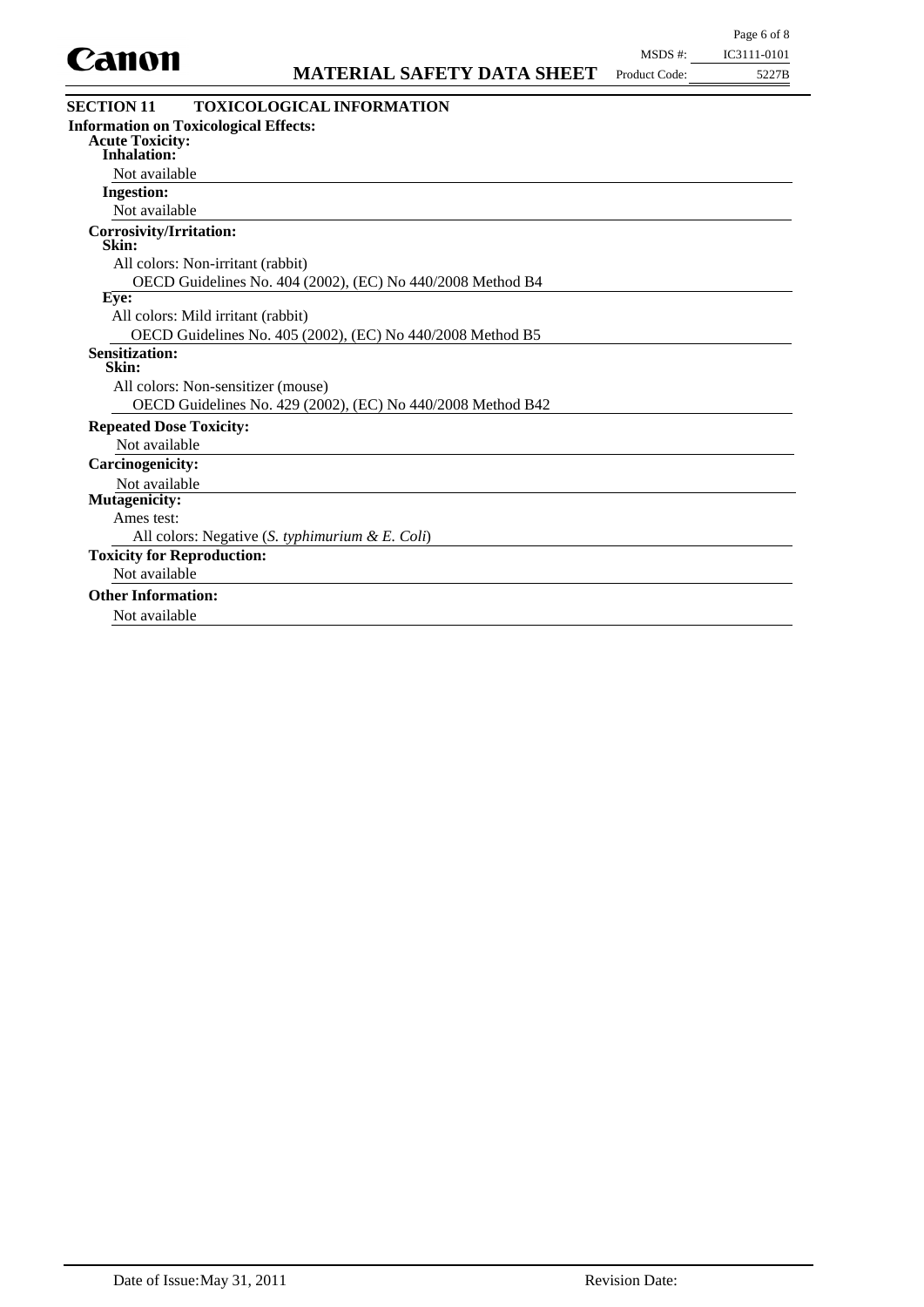|                                                     |                                                                                                     |  |               | Page 7 of 8 |
|-----------------------------------------------------|-----------------------------------------------------------------------------------------------------|--|---------------|-------------|
| Canon                                               | <b>MATERIAL SAFETY DATA SHEET</b>                                                                   |  | $MSDS$ #:     | IC3111-0101 |
|                                                     |                                                                                                     |  | Product Code: | 5227B       |
| <b>SECTION 12</b>                                   | <b>ECOLOGICAL INFORMATION</b>                                                                       |  |               |             |
| <b>Toxicity:</b>                                    | Cyan and Yellow: Not available<br>Magenta:                                                          |  |               |             |
|                                                     | Fish, Acute toxicity test:                                                                          |  |               |             |
|                                                     | 96-Hour LC50 > 100 mg/L (Oryzias latipes) (Estimate)<br>OECD Guideline No. 203 (1992)               |  |               |             |
|                                                     | Daphnia sp., Acute immobilisation test:                                                             |  |               |             |
|                                                     | 48-Hour EC50 > 100 mg/L (Daphnia magna) (Estimate)<br>OECD Guideline No. 202 (2004)                 |  |               |             |
|                                                     | Lemna sp., Growth inhibition test:                                                                  |  |               |             |
|                                                     | EC50 (0-7day) > 100 mg/L, NOEC = 100 mg/L (Lemna minor) (Estimate)<br>OECD Guideline No. 221 (2006) |  |               |             |
|                                                     | NOEC: No Observed Effect Concentration                                                              |  |               |             |
| Persistence and Degradability: Not available        |                                                                                                     |  |               |             |
| <b>Bioaccumulative Potential:</b>                   | Not available                                                                                       |  |               |             |
| <b>Mobility in Soil:</b>                            | Not available                                                                                       |  |               |             |
| <b>Results of PBT and vPvB</b>                      | No results that the component(s) of this ink meet(s) the PBT or vPvB criteria under                 |  |               |             |
| <b>Assessment:</b>                                  | Regulation (EC) No 1907/2006.                                                                       |  |               |             |
| <b>Other Adverse Effects:</b>                       | Not available                                                                                       |  |               |             |
| <b>SECTION 13</b>                                   | DISPOSAL CONSIDERATIONS                                                                             |  |               |             |
| <b>Waste Treatment Methods:</b>                     | Disposal should be subject to federal, state and local laws.                                        |  |               |             |
| <b>SECTION 14</b>                                   | <b>TRANSPORT INFORMATION</b>                                                                        |  |               |             |
| <b>UN Number:</b>                                   | None                                                                                                |  |               |             |
| <b>UN Proper Shipping Name:</b>                     | None                                                                                                |  |               |             |
| <b>Transport Hazard Class:</b>                      | None                                                                                                |  |               |             |
| <b>Packing Group:</b>                               | None                                                                                                |  |               |             |
| <b>Environmental Hazards:</b>                       | Not classified as environmentally hazardous under UN Model Regulations and marine                   |  |               |             |
|                                                     | pollutant under IMDG Code.                                                                          |  |               |             |
| <b>Special Precautions for User: None</b>           |                                                                                                     |  |               |             |
| <b>SECTION 15</b>                                   | REGULATORY INFORMATION                                                                              |  |               |             |
| < USA Information >                                 |                                                                                                     |  |               |             |
| <b>SARA Title III §313:</b><br><b>Chemical Name</b> |                                                                                                     |  | Weight %      |             |
|                                                     | "Copper Compounds" (Contained in cyan ink)                                                          |  | $5 - 10$      |             |
| (as Cu)                                             |                                                                                                     |  | (< 0.35)      |             |
| <b>California Proposition 65:</b>                   |                                                                                                     |  |               |             |
| <b>Chemical Name</b><br>None                        |                                                                                                     |  | Weight %      |             |
| $\le$ EU Information $>$                            |                                                                                                     |  |               |             |
|                                                     | Safety, Health and Environmental Regulations/Legislation:                                           |  |               |             |
|                                                     | (EC) No 1907/2006: Authorisation: Not regulated                                                     |  |               |             |
|                                                     | <b>Restriction:</b><br>Not regulated                                                                |  |               |             |
| (EC) No 1005/2009: Not regulated                    |                                                                                                     |  |               |             |
| (EC) No 850/2004:                                   | Not regulated                                                                                       |  |               |             |
| (EC) No 689/2008:                                   | Not regulated                                                                                       |  |               |             |
| Others:                                             | None                                                                                                |  |               |             |
|                                                     | Chemical Safety Assessment under (EC) No 1907/2006: Not required                                    |  |               |             |
| < Canada Information >                              |                                                                                                     |  |               |             |
| <b>WHMIS Controlled Product:</b>                    | This product will not be shipped to Canada.                                                         |  |               |             |
| < Australia Information >                           |                                                                                                     |  |               |             |
|                                                     | Statement of Hazardous Nature: This product will not be shipped to Australia.                       |  |               |             |